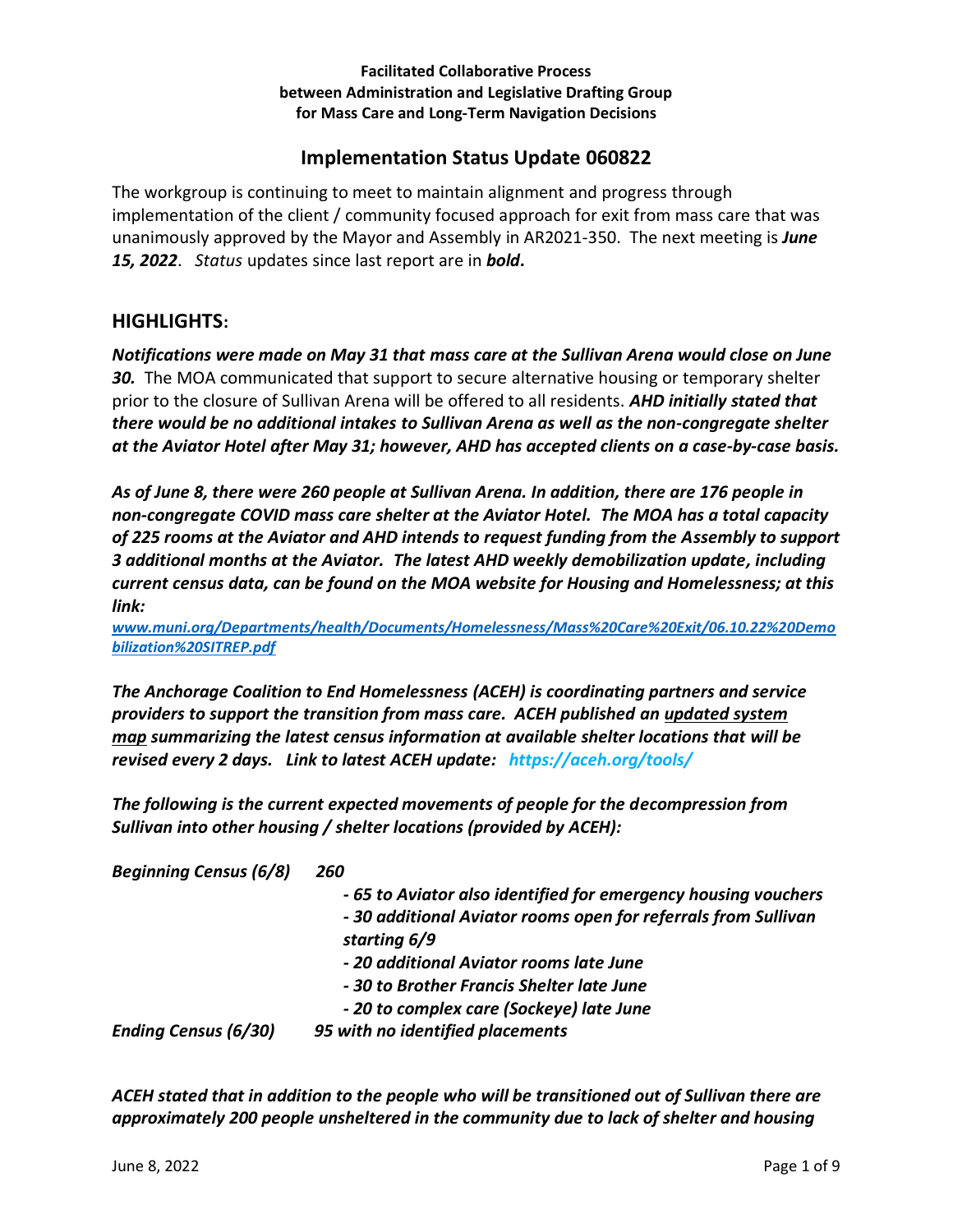*program. Based on historical data there could be about 95 additional in-flow into unsheltered homelessness status. This results in a total of 295 people expected to be homeless and unsheltered on July 1. These numbers do not account for youth and families.* 

*The members of the facilitated process recommended that AHD start including ACEH in the daily/ weekly mass care exit planning meetings to improve the timely collaboration between AHD and ACEH in support of the rapid rehousing effort.* 

**Single Adult Navigation Center** –*As a reminder:* A second Conditional Use Permit public meeting is scheduled for June 22, 5:30 – 7:30 pm at the Wilda Marston Theatre. Virtual meetings are scheduled with the Campbell Creek (June 16) and Basher Community Council (TBD). Information about scheduled public meetings and other information about navigation center plans can be found via this link: *[https://moanavigationcenter.com.](https://moanavigationcenter.com/)*

*Due to time constraints, there was not a report on the status of the project at the June 1 facilitated meeting but we expect to have an update at our next session. The Administration has not yet identified a dedicated Project Manager / Subject Matter Expert for the Navigation Center / Low Barrier Shelter as agreed in AR-2022-146.* 

**Permanent Supportive (PSH) / Workforce Housing (WFH)** – Due diligence for the purchase is still underway. The rooms are being master leased to provide housing in the interim *and there are 150 people now living there*.

*Henning Inc. was awarded the contract to provide emergency rental assistance to support the rapid transition out of Sullivan under Invitation to Bid (ITB 2022B033) for \$900K (AR-2022- 155)*. *There was only one other bidder.* 

**Sockeye Inn Complex Care** – *The facility opened for complex care on June 6.*

## **Special Populations Housing** – *No new update.*

**Substance Abuse Treatment and Housing** – AR-2022-111s (as amended) approved May 10, appropriating funds for construction of the Navigation Center / Shelter included a provision that "the Mayor's Administration make a firm written commitment to make a good faith effort to operate the property at 1000 E. 36th Avenue (formerly Golden Lion Hotel) as a substance misuse treatment center". On May 18 the facilitation workgroup agreed to the decision framing process to be used to confirm current needs for substance misuse level of treatment and number of treatment beds and evaluate options to address the problem.All options will be considered, including the Golden Lion property. *A statement from the Mayor confirming his support of this approach was released June 1 and can be found on the MOA website.*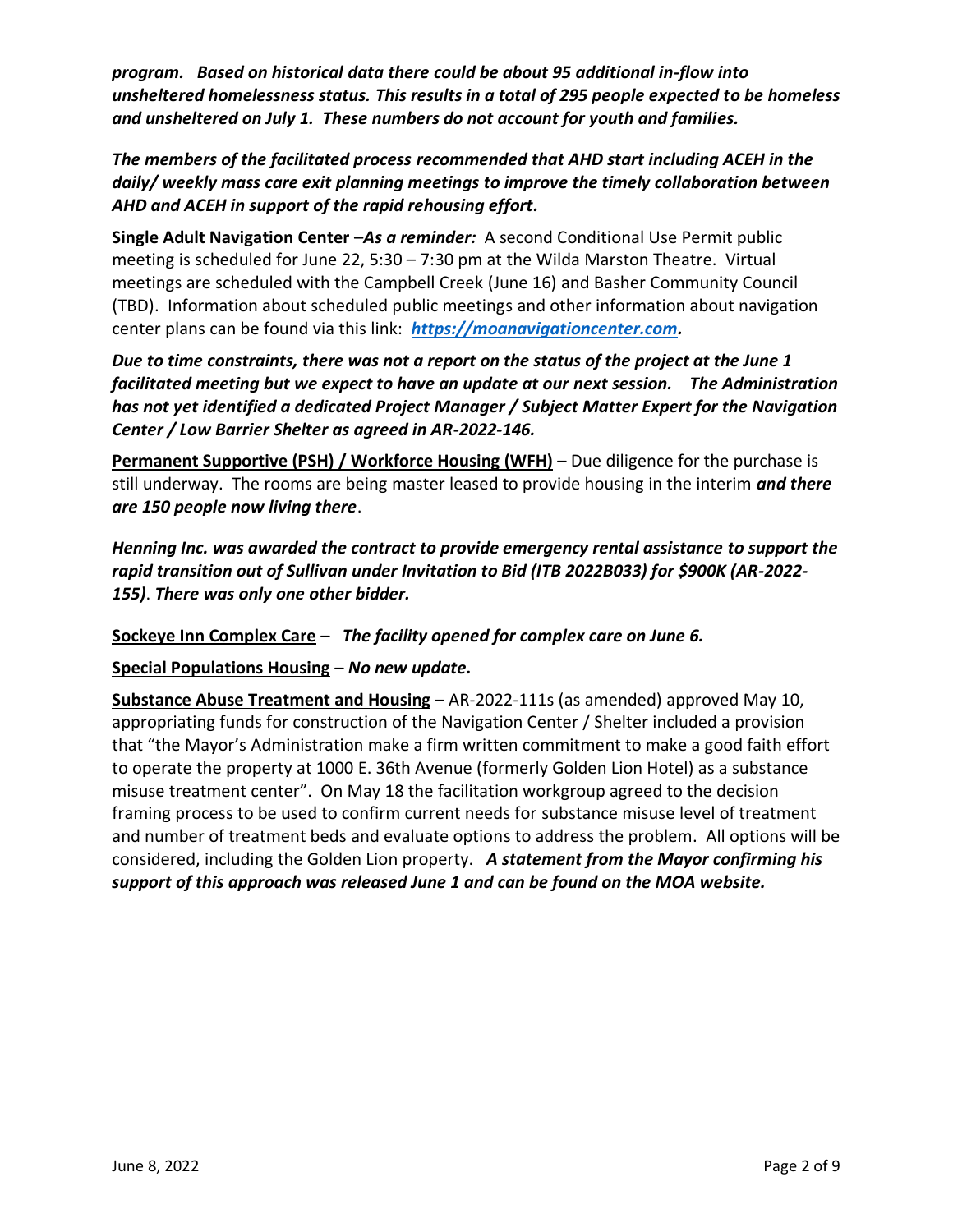#### **IMPLEMENTATION STATUS SUMMARY**

**System Overview:** The mass care exit strategy aligns with and closes gaps in the Anchorage Homeless Prevention and Response System. The planned improvements will apply best practices for coordinated entry, navigation centers, emergency shelters, behavioral and substance abuse treatment, and permanent supportive housing to most effectively support people experiencing homelessness, provide the most cost-effective homelessness prevention and response system and minimize adverse community impacts. The resulting enhanced system will provide compassionate and more effective care for Anchorage's vulnerable people experiencing homelessness by providing wrap around support based on what each individual needs. Parallel activities are underway outside of the facilitated process to accelerate moving people into housing to reduce the need for temporary shelter beds. Collaborative funding will be obtained from a variety of sources including public-private partnerships.

**Timeline:** The Administration intends to close mass care by June 30, 2022. An updated timeline is needed based on the updated schedule for construction of the navigation center.

**Funding Plan** – It is inherent in the funding plan for the exit strategy that site selection, operational plans and transition plans support the most cost efficient and effective homelessness prevention and response system.

To date, \$18,450,000 has been committed for the multiple projects in the facilitated plan to exit mass care. Funders to date are the Municipality of Anchorage, Rasmuson Foundation, Weidner Apartment Homes, Chugach Alaska Corporation, Calista Corporation, Providence Health Services Alaska, and Premera Blue Cross. Funds are held in a special project fund account at the Alaska Community Foundation to be expended as projects come online. Other philanthropic donors are contributing to operations, such as Doyon Corporation and the Alaska Mental Health Trust. Discussions are underway with other potential funders. Potential funders' decisions are highly dependent on their confidence in the ongoing support of both the Mayor and Assembly for the funding and implementation of the strategy.

The Assembly / MOA appropriated \$6M in December 2021 for capital investments into 3 planks of the exit strategy:

- o Complex Needs Shelter (Sockeye Inn)
- o Permanent Supportive / Workforce Housing (PSH/WFH)
- o Single Adult Navigation Center / Shelter.

The Assembly approved Resolution AR-2022-111(s) on May 10 appropriating an additional \$6.2M for construction of the Tudor Elmore Navigation Center/Shelter.

In addition, MOA has requested \$15M from the State of Alaska in the 2022 Legislative Request to be used for the following 3 areas. Initial discussions between the Mayor and the Governor / Legislature have been positive.

- o Permanent Supportive / Workforce Housing (PSH/WFH)
- o Single Adult Navigation Center / Shelter
- o Special Populations Housing.

Funding for sustainable operations is being developed and is necessary to attract owners and operators willing to operate and sustain these sites once they are brought on-line. Operating fund sources include HUD (ESG, CDBG, Home), state, MOA, and philanthropy. Sources are tied to specific client needs and program requirements and require continued collaborative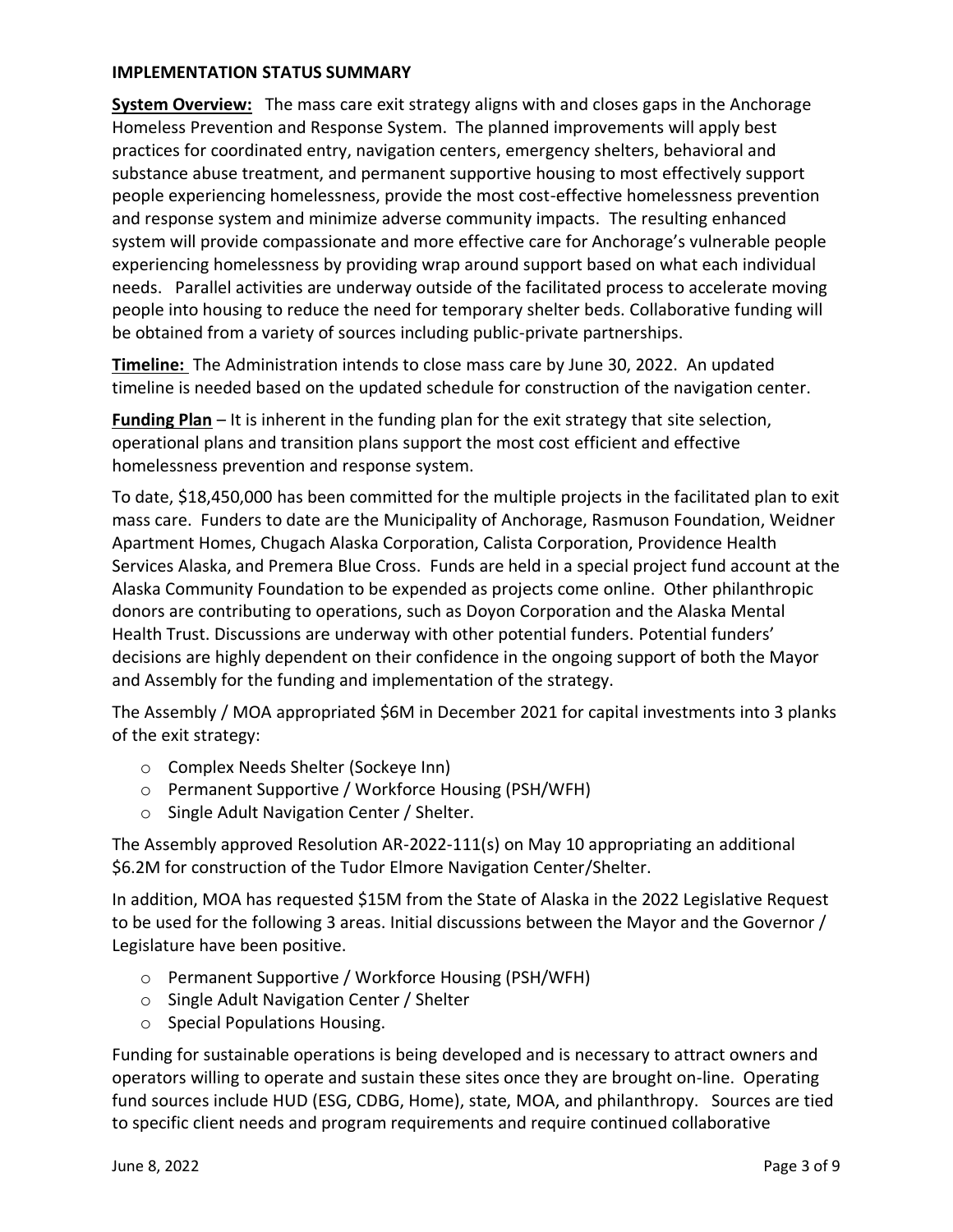investigation to secure the needed funding. The workgroup is developing an overall operating finance plan to detail the anticipated operating costs and potentially available funds for both shelter and supported housing components of the strategy. The operational costs for housing / shelters will be leveraged with available state and federal funding for housing stability.

The working group will continue to consult with MOA Legal, Planning and Procurement to confirm requirements for purchase and operation for sites that include funding from the MOA.

The HUD Technical Assistance resource team 3 is actively engaged in support of the mass care exit strategy. The HUD team is bringing experience working with other cities in similar efforts to maximize access to federal programs for housing stability and increase access to affordable units for housing. A goal has been set to secure housing for 10 people every day between April 1 and June 30 to support the mass care exit strategy.

**Sockeye Inn Complex Care Shelter**: *CSS began complex care operations on June 6, 2022.* According to CSS 83 people needing complex care will be moved from the Brother Francis Shelter. This will free up 76 beds at Brother Francis Shelter for people who transition out of Sullivan Arena.

The facilitated plan to exit mass care is to move people as quickly as possible out of mass care to more suitable shelters and ultimately to housing. The complex care shelter addresses a long-standing gap within the current continuum of care system by providing shelter and care for persons experiencing homelessness with medical concerns and/or disabilities for whom a congregate shelter exacerbates risk.

The Sockeye Inn was purchased by Ship Creek Community Assets II (SCCA II) on March 29, 2022 and will be operated by Catholic Social Services (CSS). The Sockeye Inn will provide 61 units serving up to 120 people.

The selection of the facility operator was the responsibility of the owner SCCA and was not a MOA decision therefore was not required to follow MOA procurement processes. The MOA Planning Department use determination provided to the owner, SCCA, shows the Sockeye is currently zoned for complex care and a conditional use permit is not required.

Funds for this purchase were a combination of private and public funding. The MOA contributed \$2M, and non-governmental funders paid the balance to cover the purchase price and closing costs. In addition, Doyon provided beds, linens, storage units, and an automatic door access system for the facility.

The estimated annual operating cost is \$3M - \$4M. AHD is drafting a proposed amendment to the city's HUD Consolidated Plan to secure \$1.2M in CDBG-cv funds. This is a HUD process that will be coordinated with the ACEH which is the HUD designated Continuum of Care (CoC) for Anchorage's shelter and homeless response system. The Assembly approved a \$1.0675M appropriation from the Alcohol Tax to support complex care operations on March 15.

**Permanent Supportive Housing (PSH) / Workforce Housing (WFH)**: Clients served by PSH include people experiencing homelessness who can live independently with suitable support services. Clients served by WFH include employed individuals who are experiencing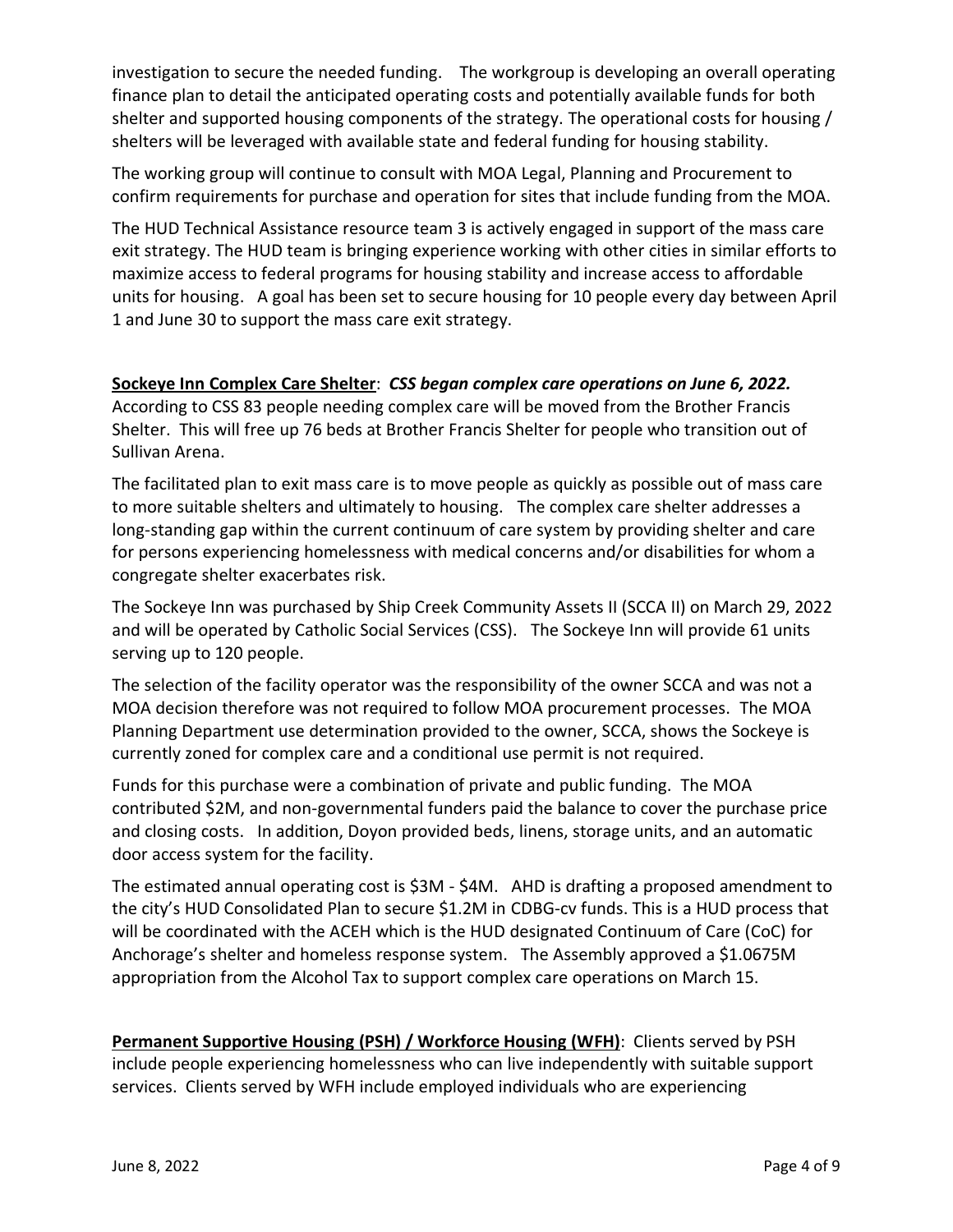homelessness because they cannot afford available market housing. Several hundred units are required to meet the needs of existing mass care clients.

ACEH, as the community coordinator for analyzing and managing gaps in the homeless prevention and response system, is working with philanthropic partners to explore suitable sites and financing options for acquiring properties.

Due diligence review is currently underway with anticipated sale in early August.This hotel conversion will provide 130 housing units serving approximately 120 to 150 individuals.The estimated capital cost per room is significantly less than the cost for new construction and is less than the national average for hotel conversions.

The Guest House is leased for transitional housing while the site due diligence is underway before the sale is completed. This will move people from the Sullivan Arena into transitional housing and then help them move on to permanent housing.

The Assembly passed a resolution on April 26 to use federal funds that the MOA had specifically set aside to move people from mass care to housing. The Assembly approved resolution AR-2022-148 on April 26 to suspend Title 7 procurement rules and appropriated \$1.9M for interim operations by homeless service provider 99 Plus 1 (currently providing services at the mass care congregate and non-congregate locations) at the Guest House for 90-120 days.

The Assembly passed resolution AR-2022-155 on April 28 to suspend Title 7 procurement rules so that MOA could contract with homeless service provider 99 Plus 1 to rapidly move additional people out of Sullivan Arena mass care into available housing other than the Guest House interim operations. This resolution was subsequently vetoed by the Mayor requiring that the contract follow normal procurement processes.The Invitation to Bid (ITB 2022B033) for \$900K (AR-2022-155) to support rapid rehousing as part of the mass care exit was issued May 23. Bids were opened June 6. *Henning Inc. was awarded the contract to provide emergency rental assistance to support the rapid transition out of Sullivan under Invitation to Bid (ITB 2022B033) for \$900K (AR-2022-155)*. *There was only one other bidder.* 

Operating budgets and identification of sustainable funding sources (such as AHFC rental subsidies and housing stabilization funds) are under development with housing providers including RuralCap and NeighborWorks Alaska. A RFI for operations will be issued in June.

The Barratt Inn was previously identified by the facilitation group for potential conversion to approximately 90 workforce and supportive housing units. Negotiations with the owner have been halted because of the need for additional information from the owner to substantiate the level of renovation and cost required to make the facility safely operational. The timeline and cost for renovation need to be clearly determined and more fully assessed before proceeding any further.

Efforts continue to identify additional units to fill anticipated capacity needs for the mass care exit strategy. There are other PSH projects underway in the community that may expand the availability of units that can support mass care exit.

**Single Adult Navigation Center / Shelter**: The Single Adult Navigation Center / Shelter will provide navigation support services and temporary low barrier shelter for persons experiencing homelessness that are over the age of 25 and do not meet the criteria and/or capacity limits for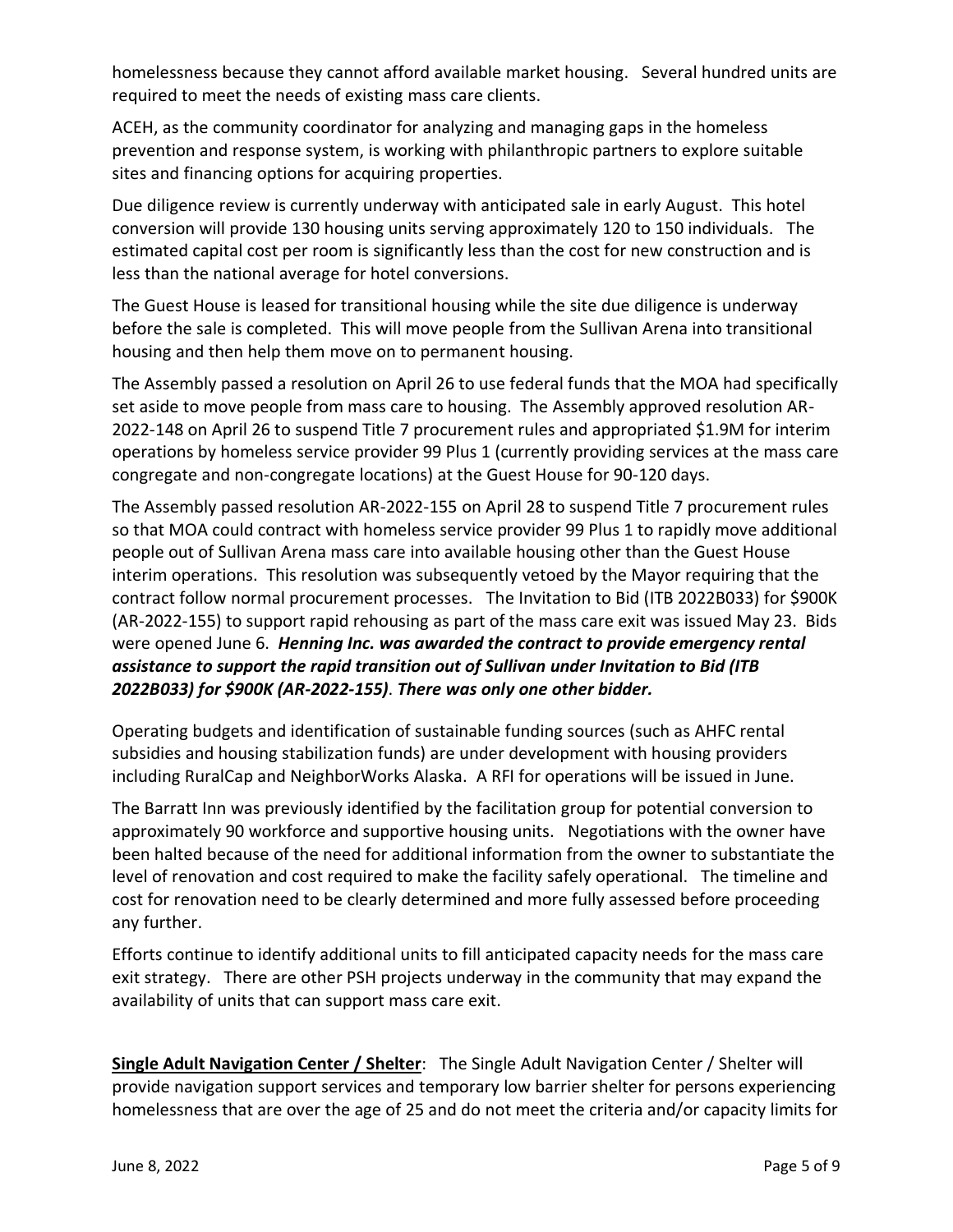other shelter or housing locations. Most of the clients served at this location are typically single adult men. The navigation center will be a low-barrier, service-enriched shelter focused on moving persons experiencing homelessness into permanent housing and will provide temporary living facilities while case managers connect individuals experiencing homelessness to jobs, public benefits, health services, shelter, and housing.

The Assembly approved an appropriation of \$800K on March 15 for preliminary design at the (AR2022-72). A \$50,000 contract was awarded to Roger Hickel Contracting through the competitive process for construction management [\(RFP 2022P007\)](https://purchasing.muni.org/Web%20E-Bid/Open/rfp/2022P007%20Navigation%20Center/Proposal%20Document/2022P007%20-%20Navigation%20Center.pdf). Roger Hickel Contracting solicited competitive bids for the manufacture of the structure and Sprung Structures was the successful bidder. The tensioned membrane structure will take 6-8 weeks to manufacture. The \$2M previously appropriated (AO2021-116S December 7, 2021) for the facility is being released from the Alaska Community Foundation to initiate the manufacturing process for the structure. The manufacture of the structure is planned to occur on a parallel path with final design in order to fast track the project for startup.

Resolution AR-2022-146 was approved April 28 setting policy as a condition of the navigation center / shelter appropriation that the MOA commits to striving to achieve "functional zero" in reducing homelessness in a 2-year period after the navigation center is operational and shutting down the shelter portion of the navigation center once "functional zero" has been achieved. The capacity for the center was reduced from 200 beds with 130 surge capacity to 150 beds with emergency surge capacity of 50 by this resolution.

The Assembly approved Resolution AR-2022-111(s) on May 10 appropriating an additional \$6.2M for construction of the Tudor Elmore Navigation Center / Shelter. This appropriation is in addition to \$2.8M previously appropriated (AO2021-116S) and is contingent on the policies established in AR-2022-146 adopted by the Mayor and Assembly on April 28. AR-2022-111(s) also included a condition requiring that "the Mayor's Administration make a firm written commitment to make a good faith effort to operate the property at 1000 E. 36<sup>th</sup> Avenue (formerly Golden Lion Hotel) as a substance misuse treatment center".

The capital estimate provided on April 28 for construction of the shelter was \$11.9M for construction costs (including contingency) and \$1.5M for internal furnishings for a total of \$13.5M. This estimate was based on the design of a 29,000 sq ft tensioned membrane structure to be fabricated by Sprung Structures and installed at the Tudor Elmore site between the APD offices and the evidence lot. A revised estimate detail provided at the June 1 facilitated meeting was \$9.96M for construction direct costs; \$11.74M including 7% contingency and other fees / insurance plus the \$1.5M for internal furnishings. This is based on the reduced size of the structure for the 150 bed capacity limit.

The estimate for annual operating costs provided by the Administration at the April 28 Assembly meeting was \$5M.

The schedule provided by the MOA project manager for the April 28 Assembly meeting indicates that the navigation center / shelter will not be available prior to June 30 mass care closure so the Administration has drafted an interim plan for providing shelter to individuals from June 30 until the navigation center / shelter opens in fall. There has been subsequent discussion of the potential to accelerate construction plans and/or to provide for temporary occupancy while construction is completed. The schedule dated May 25 indicates the fabric structure will be delivered in September with construction complete in February 2023. The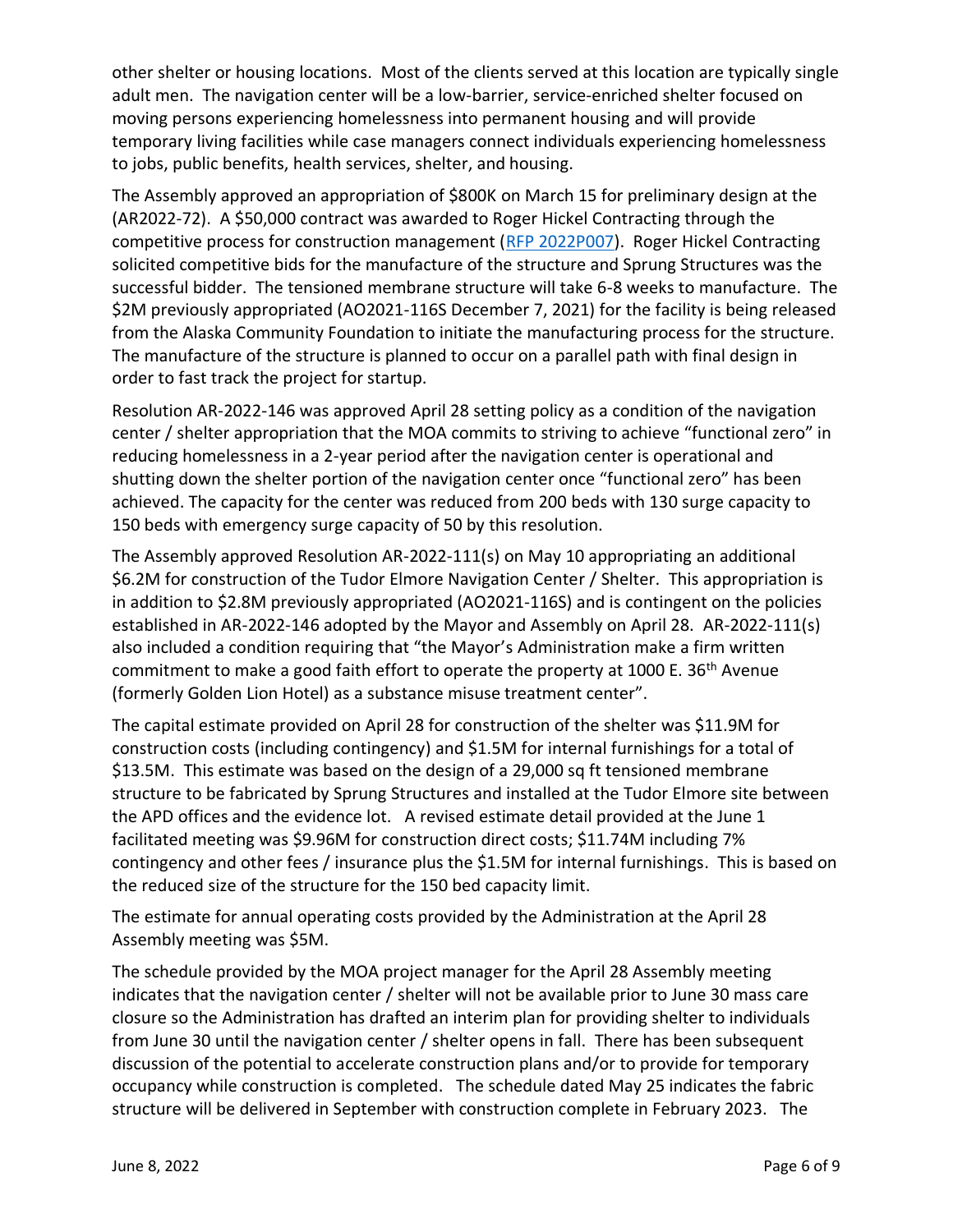Project Manager is evaluating opportunities for temporary occupancy prior to construction completion.

Design drawings (35%) were shared with the facilitation group on June 1 and should be available on the MOA website as part of the Conditional Use Permit process. The 65% design package is expected to be available by June 14. As a result of reducing the planned capacity of the facility the restroom and shower facilities will be relocated from outside to the interior of the structure.

The Navigation Center and the Low Barrier Shelter Communities of Practice (CoP) are actively working to establish community standards for any / all navigation centers and low barrier shelters in Anchorage. The Administration is participating with both CoPs. In addition, a small team of local and outside of Alaska Subject Matter Experts (SMEs) are being assembled to develop the operational plans and community impact mitigation plans for the center / shelter.

The facilitation workgroup requested a documented Program / Operations Plan that describes the vision for the functioning of the facility.

**Special Populations Housing:** (Elderly, Women, LBGTQ+): A site location has not yet been identified; however, the workgroup is continuing to monitor other system enhancements planned and/or underway by other program providers that will be / may be serving this population (e.g., the Choosing Our Roots grant mentioned below). Funding for potential master leasing and/or hotel acquisitions for rooms to serve this population is also being explored by the facilitated workgroup.

**Substance Abuse and Housing**: Assembly AR-2022-111s (as amended) appropriating funds for construction of the Navigation Center / Shelter included a provision that "the Mayor's Administration make a firm written commitment to make a good faith effort to operate the property at 1000 E. 36th Avenue (formerly Golden Lion Hotel) as a substance misuse treatment center". On May 18 the facilitation workgroup agreed to the decision framing process to be used to confirm the current needs for level of treatment and number of treatment beds and evaluate the options to address the problem. All options will be considered, including the Golden Lion property. Subject matter experts from the Alaska Division of Behavioral Health have been contacted to provide current information on needs and service gaps.

Efforts are underway with the Salvation Army to return the 48<sup>th</sup> Avenue facility to service for providing 68 substance abuse treatment beds. The Boutet Company has completed the 100% engineering package for renovating the existing location to repair 2018 earthquake damage and allow safe occupancy using State of Alaska funds. The Salvation Army has not yet secured State of Alaska 2018 earthquake response funds as planned; it is still under review. Alternative funding sources and the impact to schedule is not yet known. Other potential Salvation Army locations are also being discussed for return to service.

**Other System Enhancements:** In addition to implementation of the 5 planks of the exit strategy there is work ongoing by other partners in the homelessness prevention response system that create potential space for moving clients out of mass care. These include reopening and/or optimization of existing shelters to increase bed capacity (Salvation Army,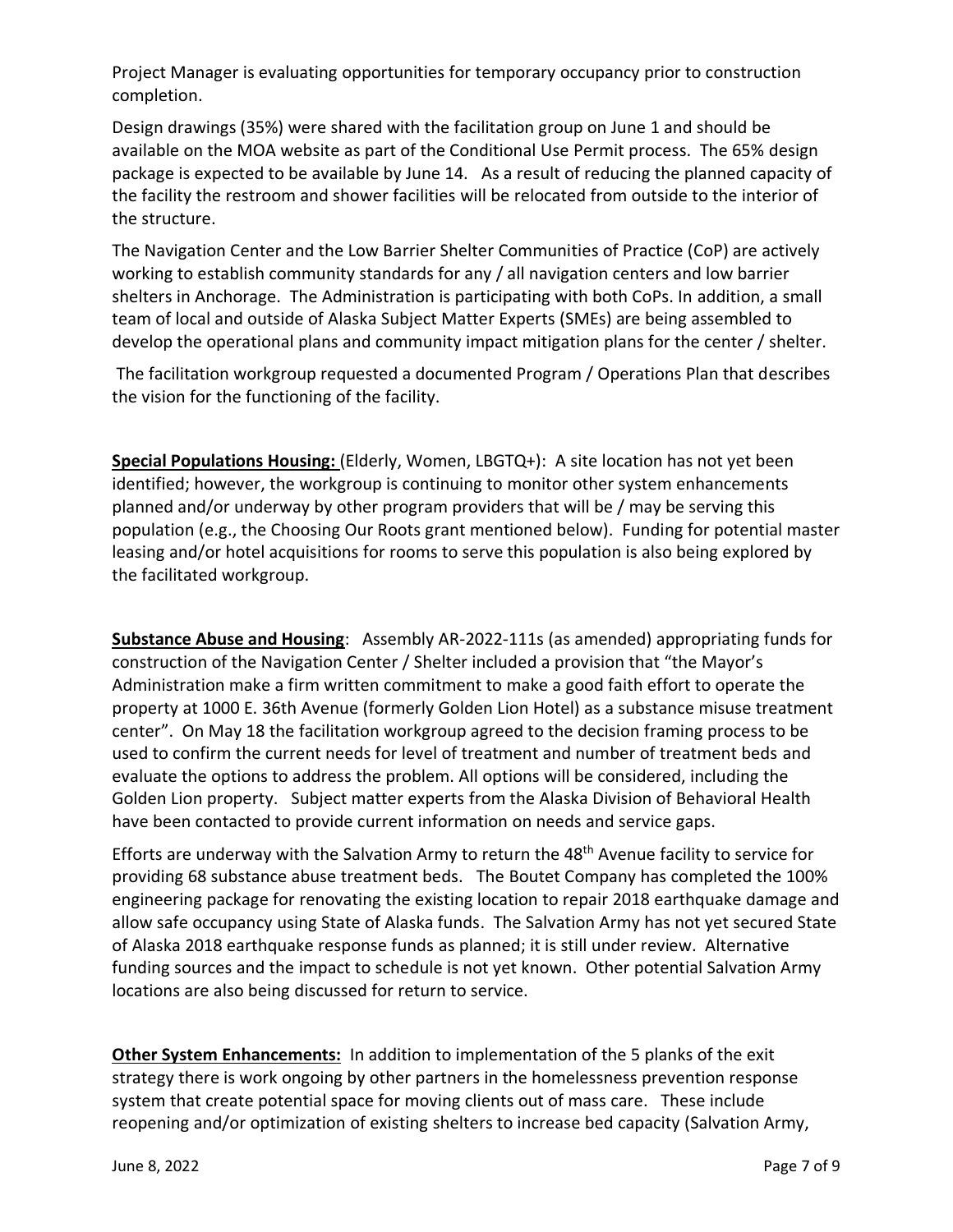Downtown Hope Center, and Brother Francis), improving the system for utilization of rental assistance and housing stability funds, and the United Way Landlord Housing Partnership incentives. Choosing Our Roots (COR) has a \$500K ARPA grant from AHD for 10 units of LBGTQ+ (age restricted) safe shelter/housing.

As previously communicated:

- o Facilitated Process Clarification: The Assembly members who are part of the facilitated process committed to collaborate with the Administration members to develop the recommended strategy and guide implementation of the mass care exit strategy. The Assembly members maintain frequent communications with the rest of the Assembly to share status updates and opportunities to provide input. The Assembly members neither represents nor guarantee the votes of other Assembly members on the recommendations that result from the facilitated process.
- $\circ$  We continue working together with commitment to collaborative process.
- $\circ$  We share goals to end homelessness and belief that navigation is only one part of the continuum of care; housing always a goal; shelter will be a part of navigation plans.
- $\circ$  Not politically focused it's about getting it right for the benefit of the community.
- $\circ$  Have agreed to a decision process that supports reaching agreement on quality decisions that are best for our community.
- $\circ$  Have agreed to a decision frame that includes problem statements, timeline, outcome goals, ranking criteria, alternatives to be considered and analysis to support decisions.
- $\circ$  Will socialize / communicate / vet progress with rest of Assembly and other key stakeholders and community partners to include Community Councils as discussions move forward.
- o The mass care exit strategy aligns with and closes gaps in the existing Homeless Prevention Response System.